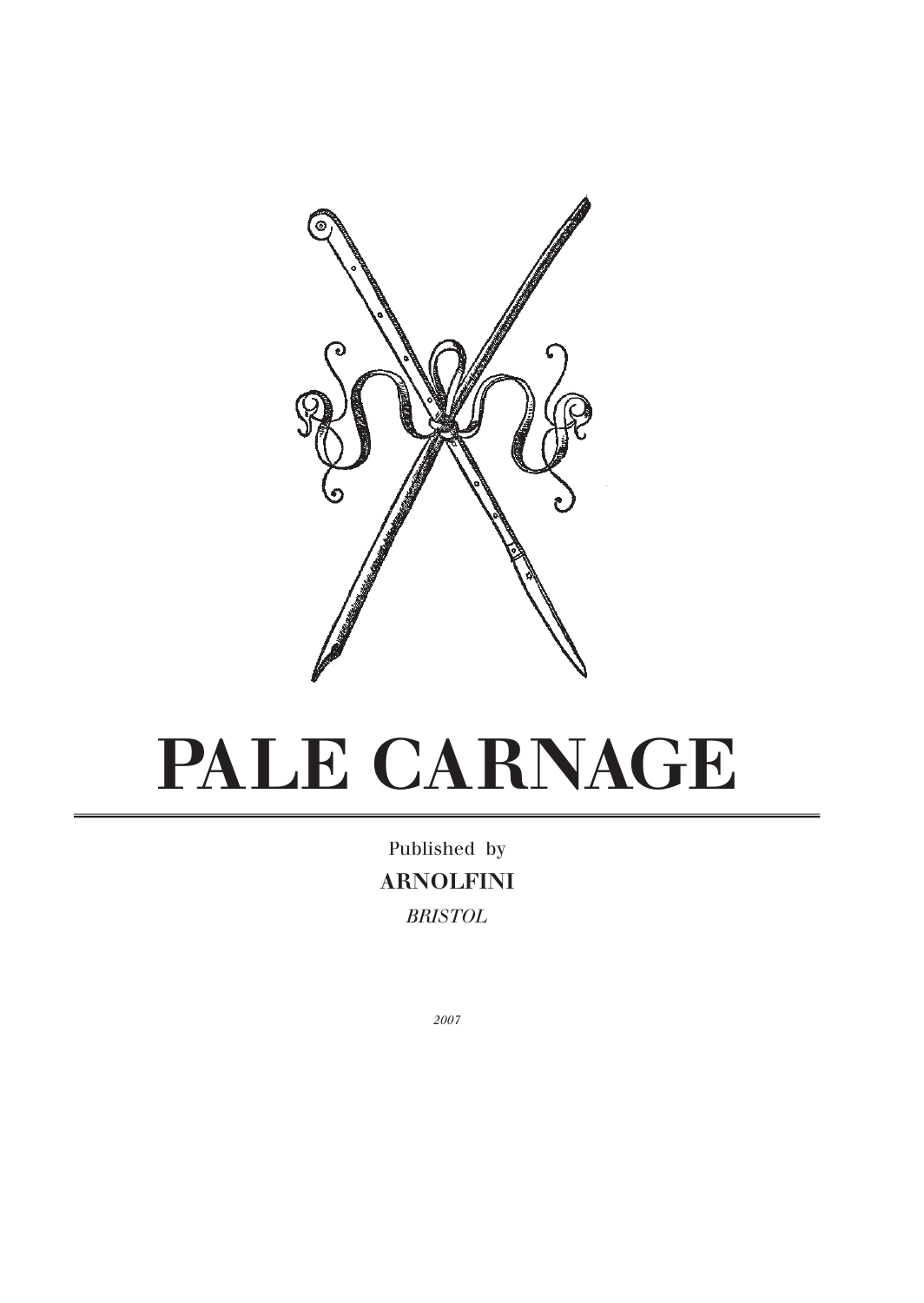# **A PROSE KINEMA** *Some notes for Pale Carnage*

# *MICHAEL BRACEWELL*

#### *ONE*

 *.*

The title of these notes is taken from Ezra Pound's poem, *Hugh Selwyn Mauberley (Contacts and Life)*:

*"The 'age demanded' chiefl y a mould in plaster Made with no loss of time, A prose kinema, not, not assuredly, alabaster Or the 'sculpture' of rhyme."*

 Written between 1919 and 1920, *Hugh Selwyn Mauberley* might almost describe a friend, cousin or fellow clerk of T.S. Eliot's 'J. Alfred Prufrock', brought to life in *The Love Song of J. Alfred Prufrock* just two years earlier, in 1917. The soberly named central characters of both poems seem to inhabit the same city (London); and one imagines them side by side - unknown to one another - in the same cinder smelling carriage of an Underground train, or smoke filled corner of a dank City pub, or pressing through the crowds outside the Haymarket theatres.

 To keep to Hugh, for the moment. Why does he seem to face us now, across the width of nearly a century, with such a recogniseable face? Partly, I think, because he was created by Pound as a figure within an Axial Age: a time of great transition; of cosmic cynicism; and, dare we say it, an epoch of spiritual restlessness and the search for new gods. Mauberley comes to us, Pound writes, out of total war in "*l'an trentuniesme de son eage*" - just entering that early middle age which Dante identified as the time when one may find oneself quite suddenly lost in a

dark wood. (The Buddha, Karen Armstrong writes, was born into the great Axial Age of 800 - 200 B.C.E. - so called because "it was a time pivotal to humanity.")

 So, the young urban man - Mauberley. He is an aesthete, and a connoisseur above all of *style* - "His true Penelope was Flaubert" (Pound slips in a reference to the acknowledged Master of modern literary style); he is exceptionally well versed in quotation; steeped in the founding languages of culture. But he shares with Alfred Prufrock the awareness of being out-of-step with his times - the aesthete flaneur disoriented, finding himself caught in the shifting half light - *l'heure bleue* - between two different civilisations. He is the product of the earlier, and the sacrificial victim of the new age that engulfs him, killed off mostly by ridicule. (Prufrock, likewise, had recognised himself to be, despite his drawing room manners, "Almost, at times, the Fool." )

 In personal terms, Pound wrote 'Mauberley' in sepulchral mood as an audit of himself in his thirty-first year; and - so Hugh Kenner, the great interpreter of the Pound Era, from which Modernism (or a large part of it) was born – informs us, as a requiem for the high spirited adventure in the arts undertaken between 1910 and 1914 by Pound, Wyndham Lewis, Eliot and Gaudier-Brzeska (chiefly), and known as the Great London Vortex.

 Kenner writes of 'Mauberley' as a farewell to the Vortex: "an art of the Vortex, by and large hopeless here, where energies have failed."; adding: "In mid-1917 Mrs Eliot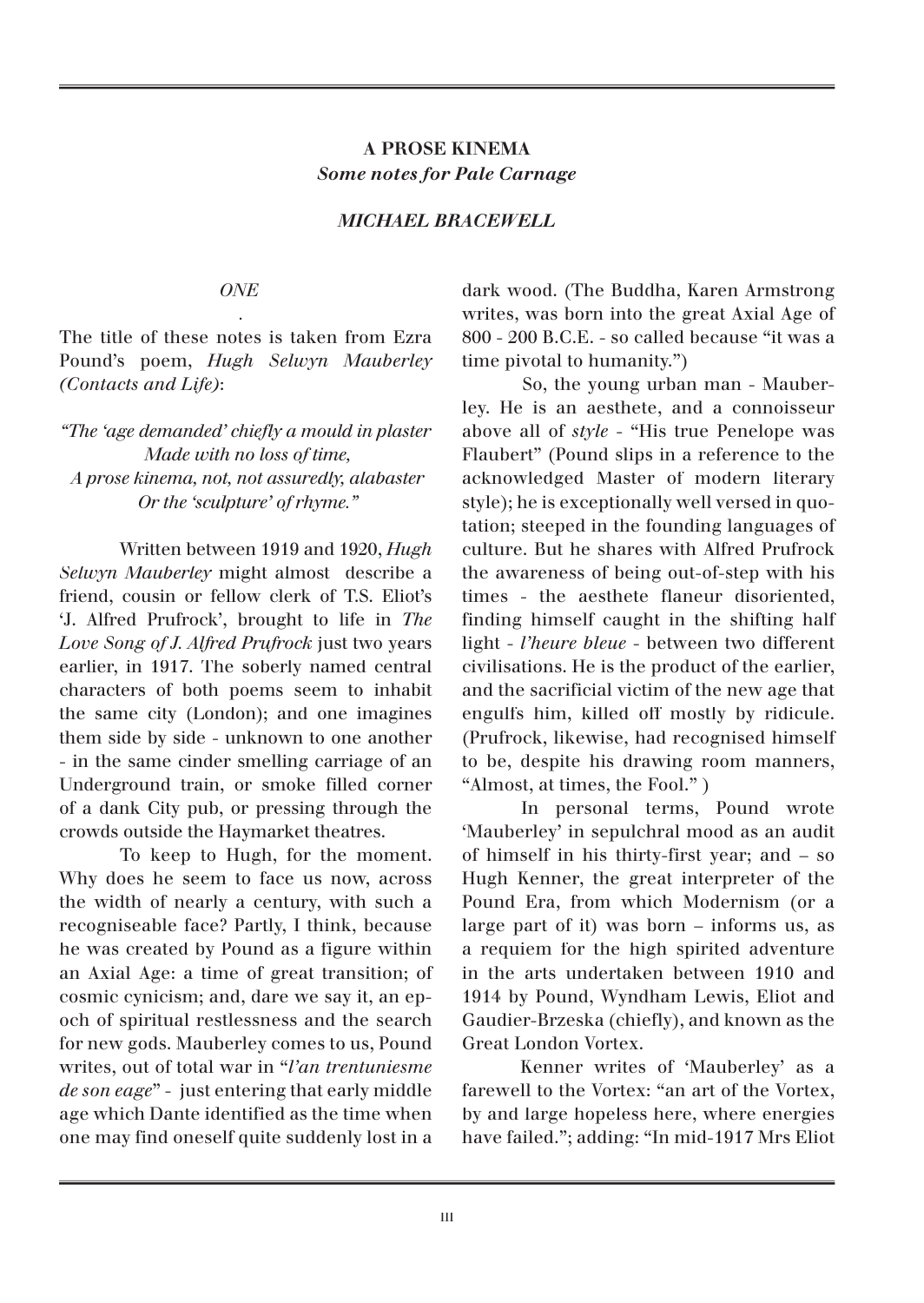reported to Pound that her husband had done no work of the kind that augments vortices, not for weeks. He returned daily from the bank and fell into a leaden slumber until bedtime."

 To summarise: the title of these notes is taken from a poem by Ezra Pound, which describes, at a time of vast transition within the human condition, the fate of a possible kind of intervention, through the arts, into culture and society. The transition in question might be called the infancy of Modernism - a state which, despite our contemporary recognition of a *post*-Modern period, and beyond - has yet to be fully understood, let alone resolved. At the end of his *Cantos*, Pound would later write: "I have brought the great ball of crystal; who can lift it?"

And what do you do? You just *sit* there.

### *TWO*

 *.*

 Wyndham Lewis, in his autobiography for the years 1914 - 1926, titled *Blasting and Bombardiering* describes *his* modernist representative: the character of Cantleman ("this was my character, my *fictional* diarist", he notes) returning to London for mobilisation at the beginning of World War One.

 Cantleman decides to roam the streets of London as the war crowds are endlessly, pointlessly, determinedly marching. He becomes a *flaneur* during war time, just studying the life on the streets, jotting down notes, and deciding to make *An Experiment With A Crowd*. In this Cantleman studies the London crowds, takes soundings, as it were, from its depths. Finally, in a small Italian cafe on Saint Martin's Lane, he writes up his findings: "I have lain in it for hours together *and received no sensation worth noting*." Also worthy of note - with a nod back to the 'prose kinema', is that Lewis says of his avatar: "His movements resembled those of a free-lance cinema operator..."

 In Lewis, a resolution of cultural contradictions: the avant garde rebel and the military man. Photographs taken within three years of one another show Lewis first as a long haired decadent artist, in white cravat and dinner jacket; then as moustachioed artillery Captain, of the sort upon whom England was depending.

 Such seeming double agency is important as an artistic strategy, and contains within it the 'hilarity' that Duchamp deemed vital to art. Consider then, this collision between Lewis the military man, and Lewis the avant garde art rebel. The scene is a military parade ground at a bombardier training camp in 1914. Lewis is attempting to drill a platoon, when he is called out to speak with the camp adjutant. Lewis to play:

" 'Or - der UMMS!' I bellowed.

 Down rattled the butts with a discouraging haphazard one-after-the-otherness, anything but trim and all together. Anyone who could have snapshotted me at that moment, my right eye somewhat more open than my left, and flashing with indignation, would have put me down as a deep-dyed martinet.

 'Bombardier!' called out the sergeant major who accompanied the adjutant rudely I thought...

 'Bombardier,' said the adjutant, 'what is all this Futurism about?'

I blinked, but did not move.

 'Are you serious when you call your picture *Break of Day - Marengo*? Or are you pulling the public's leg?

'No sir,' I said, 'Not the public's leg sir.' "

 Lewis would despise the Bloomsbury Group - the men of the Group in particular - for failing to join up to fight. "All are of military age," he would write, "All would look